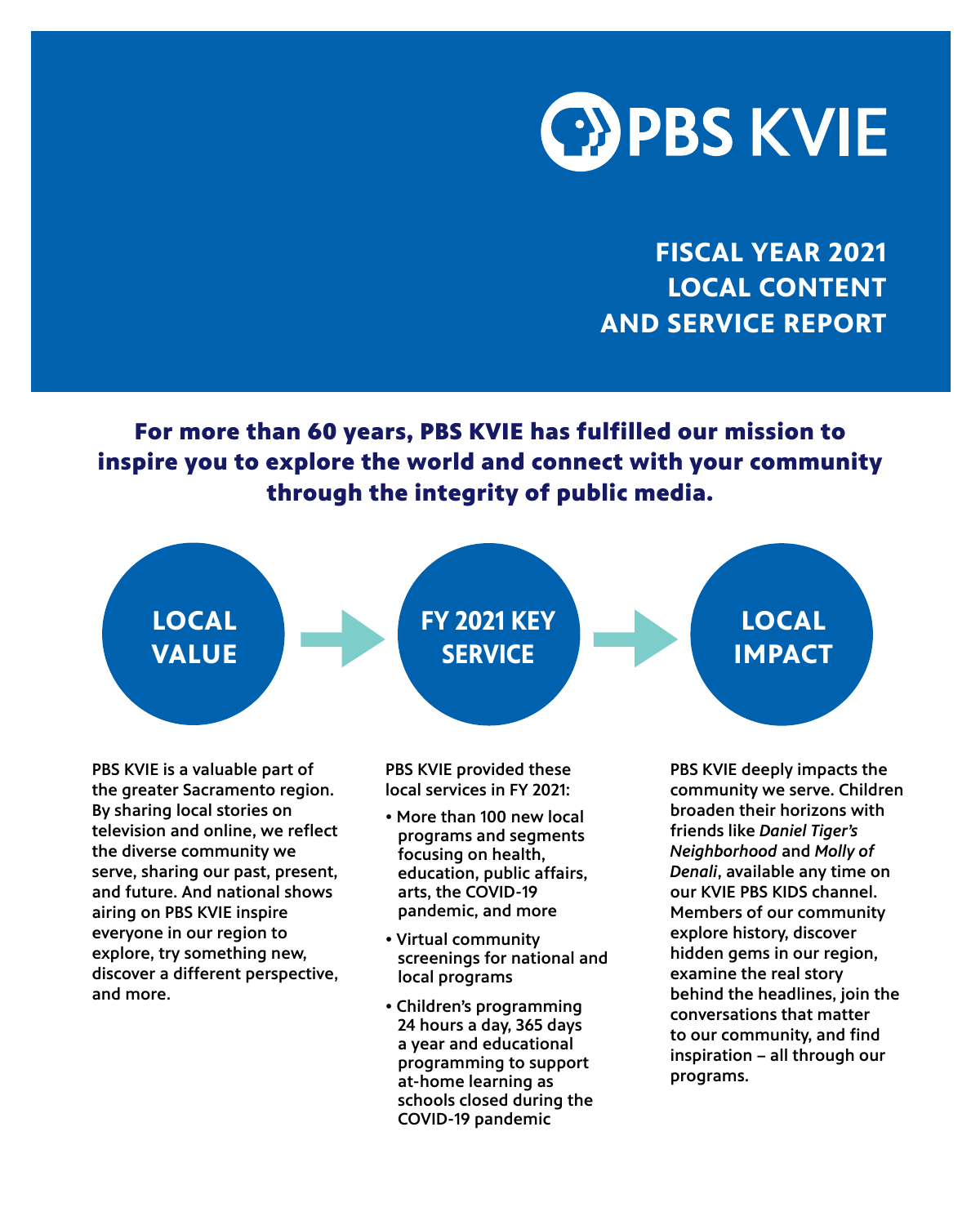## **LOCAL PROGRAMMING**

In FY21, PBS KVIE created more than 100 new programs and segments featuring the region's arts; celebrating local attractions; and delving into pressing regional issues like education and the environment, history, health, and more – stories that became increasingly important as COVID-19 continued to make an impact locally and around the world.

These programs reflect the community back to itself. In creating them, PBS KVIE immerses itself in the community to understand the stories it tells on air and online. PBS KVIE also engages with its neighbors through public screenings both in person and virtually after COVID-19 forced closures. These screenings bring together community members, show producers, subject experts, and others to watch and discuss the programs PBS KVIE is creating and airing.



### **AMERICA'S HEARTLAND**

In FY21, PBS KVIE and other PBS stations – representing 85% of America's population – continued to air episodes of *America's Heartland*. Since its launch in 2005, episodes have aired more than 400,000 times throughout the U.S. A major grant from the California Department of Food and Agriculture was awarded to PBS KVIE that will enable the production of 10 new half-hour programs largely focused on California specialty crops. New episodes on soybean sustainability, environmental stewardship, and rural development are also likely thanks to new sponsor support. All these episodes will be produced and air in FY2023.



### **INSIDE CALIFORNIA EDUCATION**

PBS KVIE's locally produced statewide series about public education, *Inside California Education*, launched its fourth season in the spring of 2021 with six new episodes, many of which were produced remotely using online interviews or classroom recordings. The episodes covered topics like mental health, how music and art programs kept going virtually, and the ways in which community colleges were supporting students during the pandemic. The ability to resume normal field production in the summer and fall of 2021 at schools and community colleges around California resulted in six new episodes, with two community college episodes airing in October 2021 and four new K-12 episodes slated for February 2022.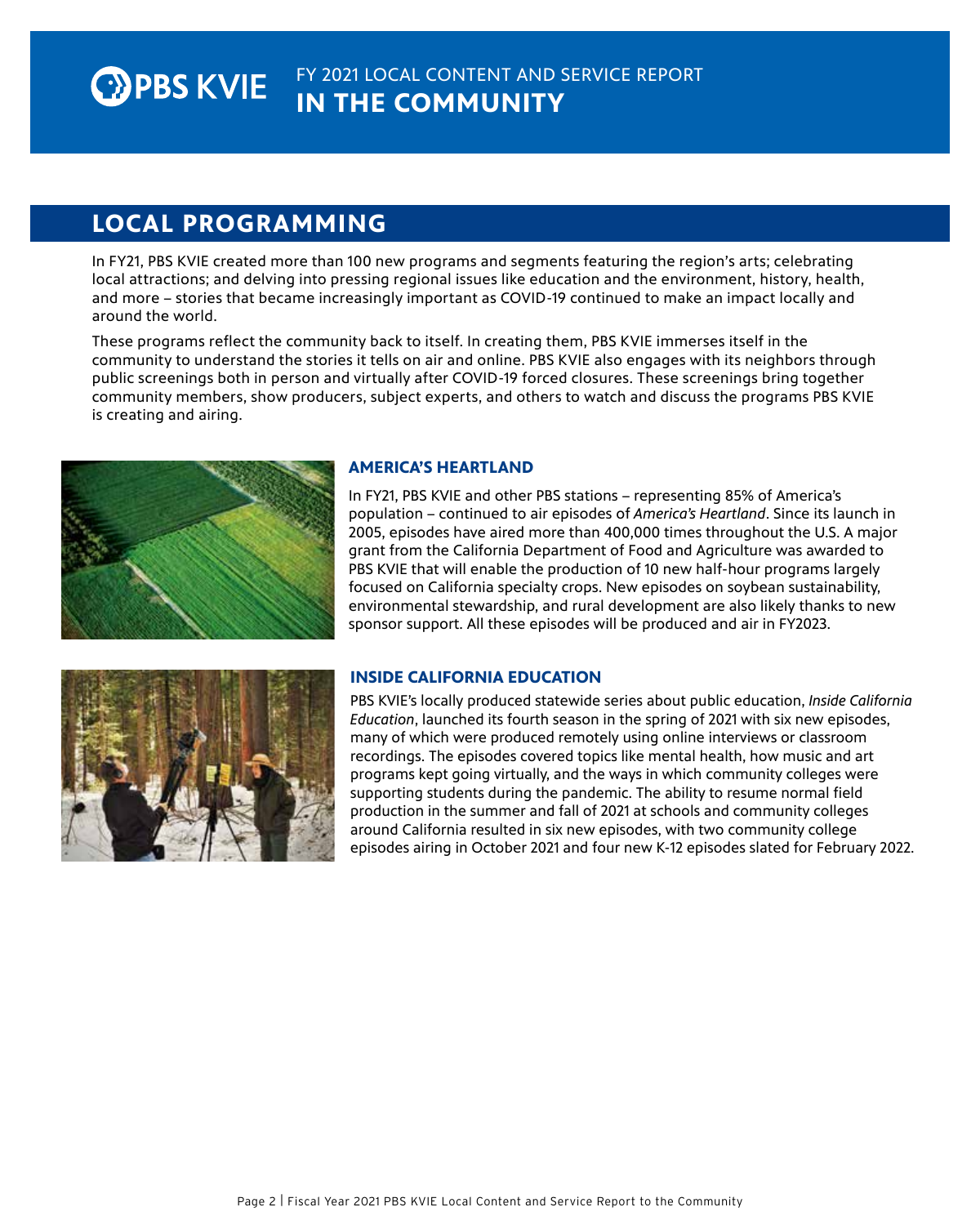#### FY 2021 LOCAL CONTENT AND SERVICE REPORT **OPBS KVIE IN THE COMMUNITY**

## **LOCAL PROGRAMMING continued**







### **KVIE ARTS SHOWCASE**

A weekly series that combines the best local arts stories with those from other PBS stations across America, *KVIE Arts Showcase* featured 14 new half-hour episodes. The ninth season focused on how art provides comfort and education during these trying times, with segments including California Native American tribes gathering to build connections, celebrate, and create in order to honor the history, traditions, and stories of their ancestors; how some people are exploring grief and healing through art therapy; and a profile on Sacramento artist John Lopes, a little known but prolific Sacramento artist. *KVIE Arts Showcase* also found new ways to connect with our viewers by asking them to share photos and videos demonstrating how they use art in their everyday lives.

PBS KVIE's commitment to the arts goes beyond this weekly program. The station lobby hosts the PBS KVIE Gallery, which rotates exhibits six times each year. And each fall, PBS KVIE organizes the PBS KVIE Art Auction, a live, on-air auction that not only benefits the station, but celebrates local masters and emerging artists in a variety of mediums.

The PBS KVIE Gallery celebrated its seventh year of operation showcasing works from local and regional artists. Exhibitors included Richard Stein, Esteban Villa, John R. Jurisich, Sue Chapman, and Darby Hayes. Public reception events were held for artists when possible, and virtual gallery viewing was emphasized in lieu of in-person events. The gallery additionally continued celebrating a group exhibition – The PBS KVIE Collection – highlighting PBS KVIE's growing collection of art donated by private donors, artists, or their estates. Gallery promotion and rich community connection continues through well-attended opening receptions, successful engagement with artist interviews posted on the gallery's dedicated Facebook page, and local media partnerships spotlighting featured artists.

The 39th annual Art Auction featured 260 artists throughout Northern California and served as the region's largest arts showcase for 23 hours of live television and online streaming. The auction process began in April, when PBS KVIE received nearly 500 entries. These entries were narrowed down to 260 pieces by the station's art curator. In July 2020, a jury of respected art professionals in the region selected the award-winning pieces in this year's collection.

In light of COVID-19, all artworks were put on display in the station's lobby and community room during September 2020 instead of holding an in-person Preview Gala. The artwork was open for guests to view at their convenience and bid using physical tags at the art display or online at kvie.org/artauction. The Preview Gala's awards ceremony was moved to a virtual awards ceremony, with the final video posted online on YouTube. With 750 views, this far exceeded the viewership PBS KVIE would have historically received on site during the gala.

The months leading up to the live auction involve a high level of effort from station staff, artists, and volunteers to prepare for and present one of the station's largest fundraising events. All artwork is donated by participating artists, and 100% of the proceeds benefit the mission of PBS KVIE.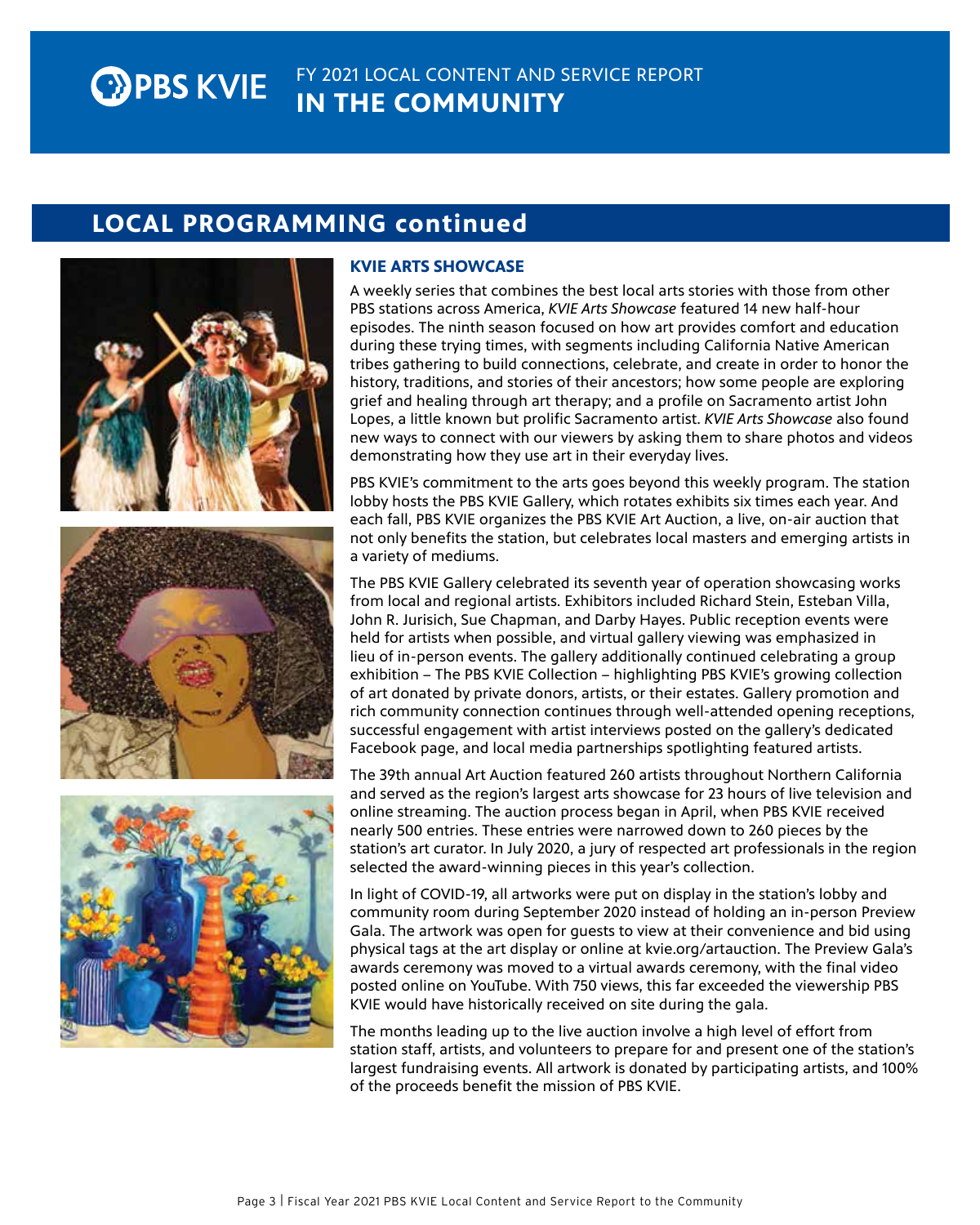#### FY 2021 LOCAL CONTENT AND SERVICE REPORT **EXPBS KVIE IN THE COMMUNITY**

# **LOCAL PROGRAMMING continued**



#### **KVIE DIGITAL SHORTS**

PBS KVIE continued production of online-first and online-only series of video content through KVIE Digital Studios. These shorter bites of content – "digital shorts" – can be seen on PBS KVIE's website, YouTube channel, and Facebook page. This year's digital shorts included five arts "shorts" (segments) and four health digital-only shorts. The Cal Arts-funded stories focused on cultural preservation in our region, and the UC Davis Health-sponsored segments explored innovations and breakthroughs in diagnosis, treatment, and care.



#### **ROB ON THE ROAD**

*Rob on the Road*, PBS KVIE's weekly series hosted by Rob Stewart, has gained solid brand recognition and continues to be a primary vehicle showcasing PBS KVIE's ability to tell local stories. The weekly series premiered in May 2012 and has received dedicated funding for the series and for individual episodes. The series produced a record 35 new half-hour episodes in FY21 as well as 39 segments for broadcast and online. Fifteen of those half-hours focused on changemakers and innovators in our community as part of the ongoing *Rob on the Road: Region Rising* initiative. Highlights included Bertha Gaffney Gorman, the grandmother of the 2021 inaugural poet Amanda Gorman, on her family's journey from slavery to stardom; CEO Michael Lynch with Improve Your Tomorrow on providing a promising future to thousands of young men of color in our region through mentorship and secondary education; Dr. Jonathan King of Lake Tahoe Community College on racism and redemption in America; Judge Larry Brown on mental health care in the courts; and rugby star Robert Paylor on how he is overcoming quadriplegia and walking once again. Additionally, 10 episodes highlighted the last 10 seasons with *Rob on The Road: A Decade of Destinations*, revisiting dozens of California's most captivating destinations.



### **STUDIO SACRAMENTO**

In its 10th season, *Studio Sacramento* continued its weekly focus on topics and people of local interest to viewers in the region. Some of the topics covered in the 34 new episodes produced included Black America in transition, senior care during the pandemic, the future of news media, racism and hate crimes against Asian American Pacific Islander communities, the state of downtown businesses, Sacramento's unknown history, food insecurity during the pandemic, racism in Native American names and mascots, caring for caregivers, COVID-19 updates from four healthcare providers, 2021 economic outlook, UC Davis Health mini medical school, civil rights, California's COVID vaccination efforts, and nurses on the frontline. Episodes also included timely conversations with then-Stockton mayor Michael Tubbs, Sacramento police officer association representative Timothy Davis, The Sacramento Bee columnist Marcos Bretón, then California Secretary of State Alex Padilla, former Sacramento Police Chief Daniel Hahn, California Lieutenant Governor Eleni Kounalakis, former Sacramento Council Member Steve Hansen, then-Elk Grove Mayor-elect Bobbie Singh-Allen, former West Sacramento Mayor Christopher Cabaldon, and gubernatorial challengers Kevin Falconer and Doug Ose.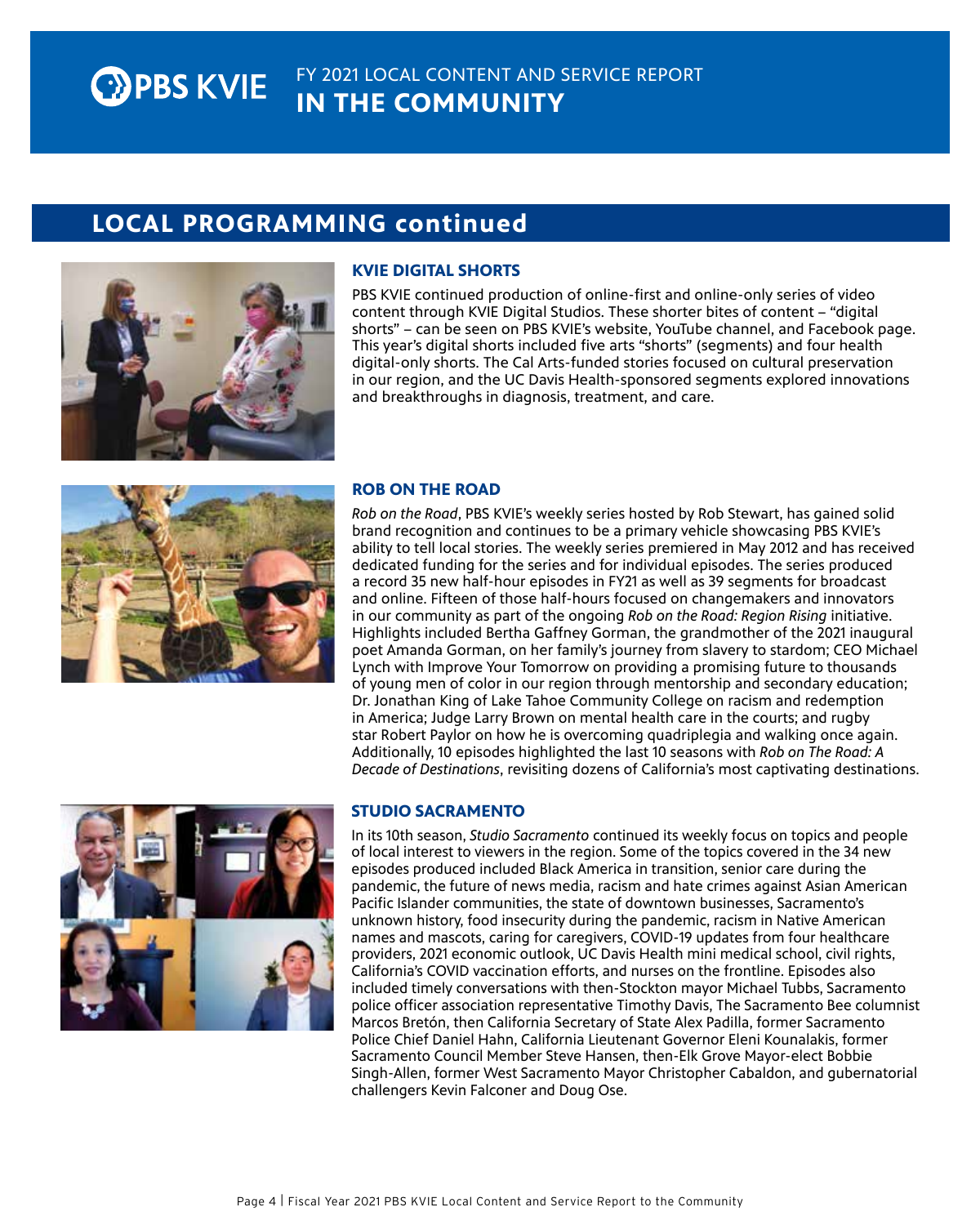#### FY 2021 LOCAL CONTENT AND SERVICE REPORT **OPBS KVIE IN THE COMMUNITY**

# **LOCAL PROGRAMMING continued**



#### **SUNDAY STORIES**

*Sunday Stories* is a 1-hour magazine-style series that celebrates the people, places, and rich history of the region. The five new hourlong *Sunday Stories* episodes produced this year pull stories from existing PBS KVIE programs to showcase a variety of story subjects and styles, which allows for shorter stories from external producers and stories from past series no longer seen on air.





#### **VIEWFINDER**

PBS KVIE's *ViewFinder* series took viewers on 18 new in-depth journeys across a wide range of topics, either produced by PBS KVIE or acquired from talented local producers. Many explored health, history, and water issues: nature, the environment, and California's agriculture industry. Highlights included several programs on how climate change is impacting California's efforts to control wildfires; how people are keeping mentally and physically healthy during the pandemic; how COVID is also growing the use of remote medical care (telehealth); and how toxic water supplies challenge some Central Valley communities.

The "Focus on Health" initiative enabled citizens to learn about advances in medicine and health. *Healing From Home – Telehealth* explored telehealth today and how a post-COVID world encourages modern medicine to embrace technology. This episode of *ViewFinder* premiered at a virtual preview screening, followed by a panel discussion, on June 1, 2021. At this event, members of the public watched the documentary, then heard from a panel of local experts, including Peter Yellowlees MD, Chief Wellness Officer at UC Davis Health; Dr. Smita Das, Clinical Assistant Professor at Stanford and Medical Director of Psychiatry at Lyra Health; Allan Renazco, Airborne Ranger qualified Army retiree; and Cecilia Aguiar-Curry, Assemblymember District 4.

Two episodes explored how elementary, high school, and college programs are helping create new opportunities for careers in aviation in Sacramento and beyond. *ViewFinder* met a single mom in Davis who's juggling roles as parent, farmer, and florist; learned about shared efforts by farmers, ranchers, and environmentalists to save native species; and met three exceptional women from Sierra Foothill communities who are pursuing their passions.



#### **YES! WE'RE OPEN**

Another locally produced program, *Yes! We're Open*, continued airing as a weekly series. It looks at some of our region's entrepreneurs and the diverse businesses they've started or sustained for generations. This year, two episodes revisited some businesses featured in earlier episodes to see how they're weathering the pandemic and discovered some new ones, as well.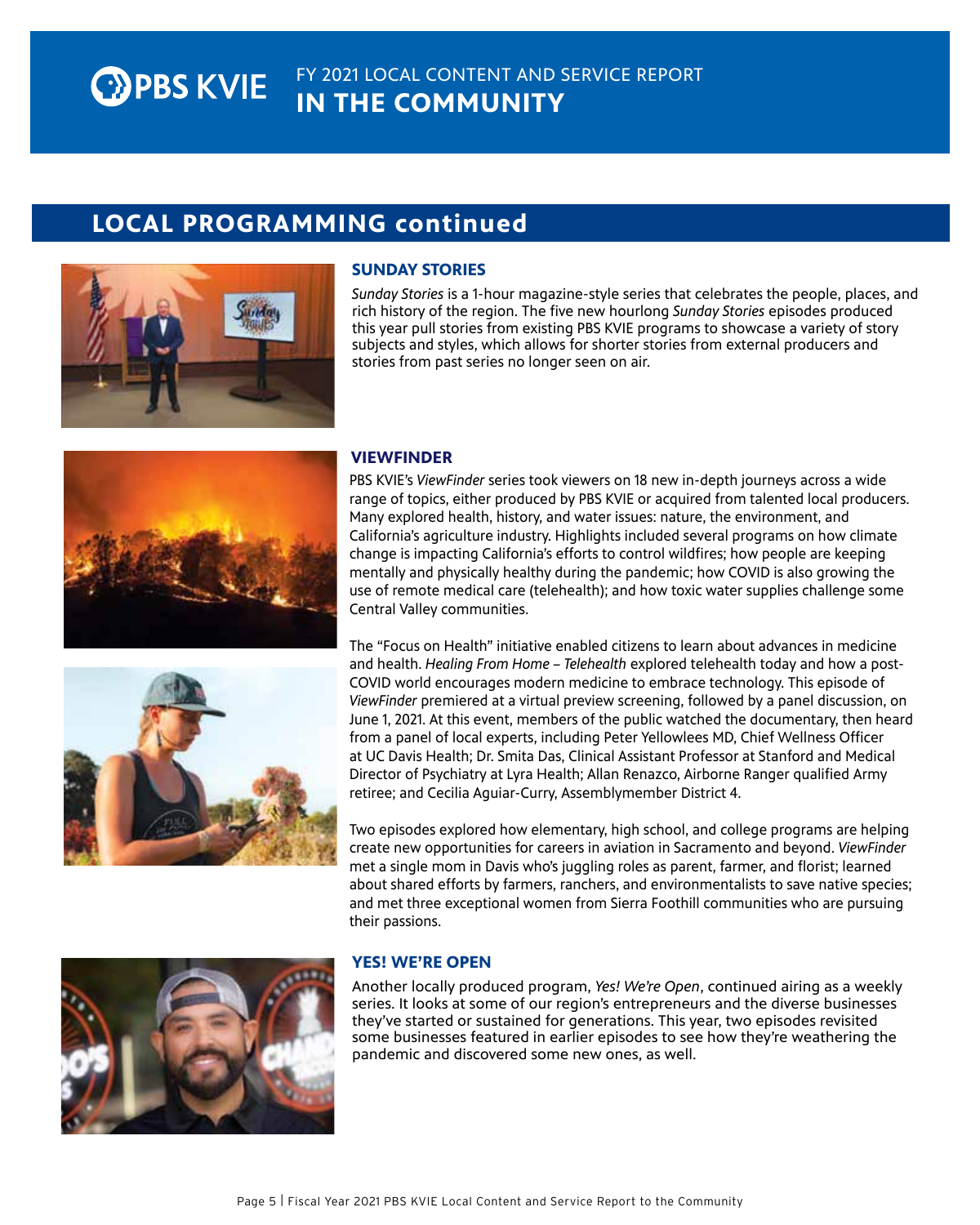#### FY 2021 LOCAL CONTENT AND SERVICE REPORT **EXPBS KVIE IN THE COMMUNITY**

## LOCAL ENGAGEMENT WITH NATIONAL PROGRAMMING



PBS KVIE viewers enjoy national programs from PBS year-round. Viewers delighted in Lynn Novick and Ken Burns' latest documentary, *Hemingway*, and celebrated history deep dives with *Finding Your Roots* and episodes of *American Experience*. They explored the natural world with *Nature* and *NOVA*. They were transported by *Masterpiece* and dramas, traveling to the idyllic Yorkshire Dales through the newly adapted *All Creatures Great and Small on Masterpiece*, to the cutthroat halls of Downing Street on political drama *Roadkill*, and beyond. As the community continued to take precautions to slow the spread of COVID-19, they turned to the trusted journalists of *PBS NewsHour* to stay informed every day of the week, on air and online, and followed *FRONTLINE* for in-depth coverage of the pandemic and the election, including insights into the January 6, 2021, attack on the U.S. Capitol.





### **CHILDREN'S PROGRAMMING**

As an educational broadcaster, PBS KVIE is known for its PBS KIDS offerings like *Sesame Street* and *Daniel Tiger's Neighborhood*, presenting 9,737 hours of educational children's programming across the main high-definition channel and the 24-hour PBS KIDS channel. Every day, children across this region of California embark on amazing adventures and make new discoveries through PBS KIDS programs on PBS KVIE.

On March 16, 2020, in response to school closures due to COVID-19, KVIE2 began airing an at-home learning educational schedule from 6AM to 6PM on weekdays. Developed by PBS SoCal and the Los Angeles Unified School District, the schedule featured programs aligned to California state standards for specific grades and ranging in subject matter to include U.S. and world history, literature, science, math, and more, as well as social/emotional skills for the youngest learners. Programs for grades pre-K through 3 aired from 6AM to 8AM, grades 4 through 8 aired 8AM to 1PM, and grades 9 through 12 aired 1PM to 6PM.

The at-home learning initiative was so well received that the schedule was extended through the summer on a modified schedule and concluded September 4, 2020. The modified schedule aired programs from 6AM to 6PM: grades Pre-K through 3 aired 6AM to 12PM, grades 4 through 8 aired 12PM to 3PM, and grades 9 through 12 aired 3PM to 6PM.

KVIE WORLD began airing an educational schedule March 30, 2020 from 9AM to 2PM. The schedule featured social studies and science programming for grades 6 through 12. WORLD channel's at-home learning schedule continued through September 3, 2021.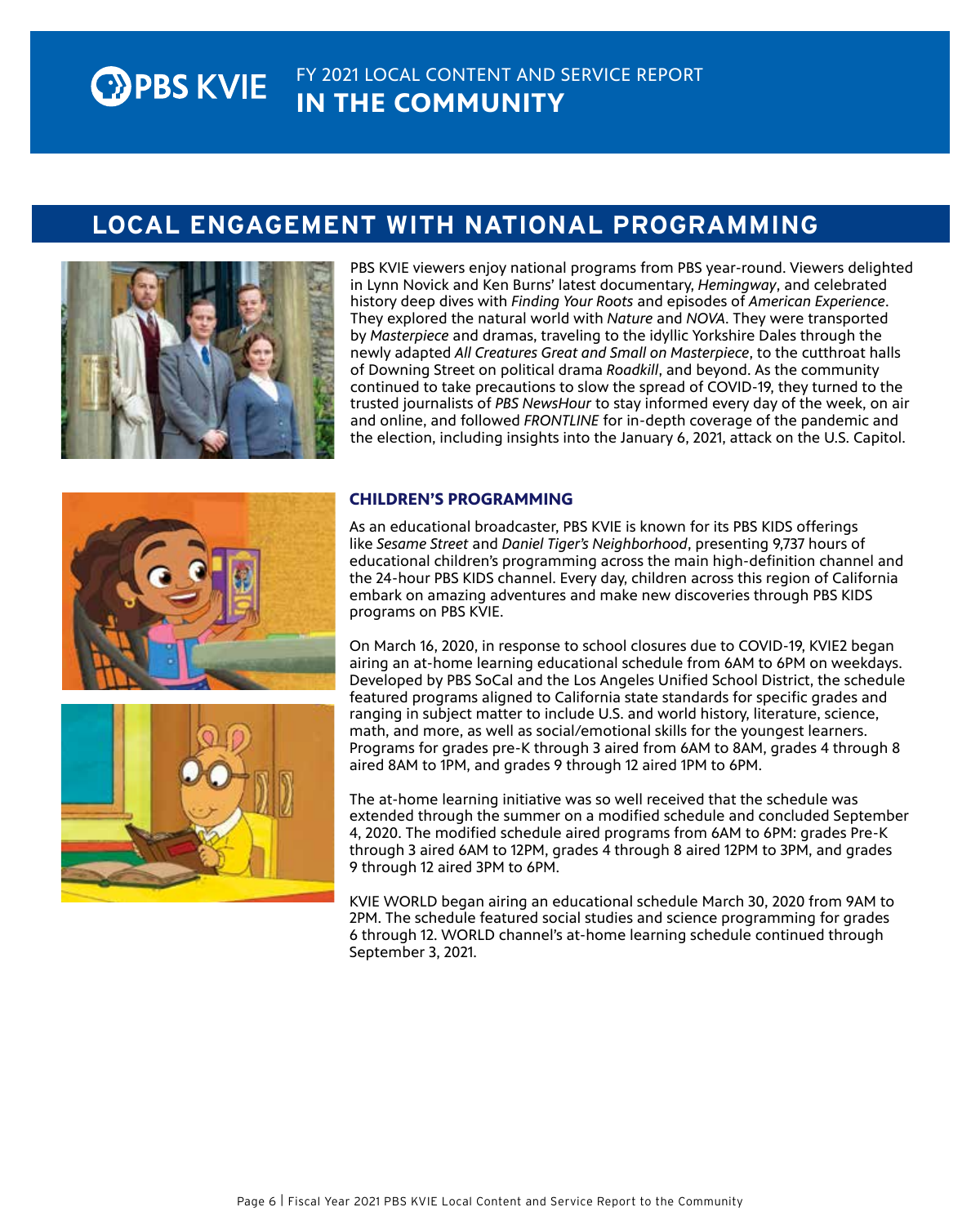#### FY 2021 LOCAL CONTENT AND SERVICE REPORT **EXPBS KVIE IN THE COMMUNITY**

## ADDITIONAL EVENTS





### **ADDITIONAL EVENTS**

While the number of in-person community events was reduced in FY21 due to the pandemic, PBS KVIE found ways to engage its community and its mission through virtual events.

Virtual screenings involved a presentation of a program followed by a panel discussion with a live audience. Guests for the panel discussions ranged from local educators, community organizers, producers, and others either featured in or affiliated with the productions. Virtual screenings included the documentary *Imagining the Indian: The Fight Against Native American Mascoting*, which examined the ongoing movement that is ending the use of Native American names, logos, and mascots in the world of sports and beyond; the PBS documentary *The Black Church: This Is Our Story, This Is Our Song*, which explored the 400-year-old history of the Black church in America; *ViewFinder: Healing from Home – Telehealth*, a look at how the current pandemic has vastly accelerated the importance and use of this tool for patients seeking healthcare and medical experts working with colleagues.

And in March 2021, PBS KVIE presented PBS KVIE Trivia Night, a virtual trivia competition featuring a mixture of general knowledge and PBS nostalgia questions; and *Learning and Helping During the Pandemic*, a discussion of the *Inside California Education* episode exploring how educators throughout the state are continuing to teach students.

In addition to these events, PBS KVIE continues to grow the PBS KVIE Box Office, providing concert and event opportunities for members through on-air fundraising thank you gift incentives. This year, no in-person concerts or events were held in association with the Box Office – instead PBS KVIE shifted to virtual screening events with accompanying panel discussions relevant to the theme.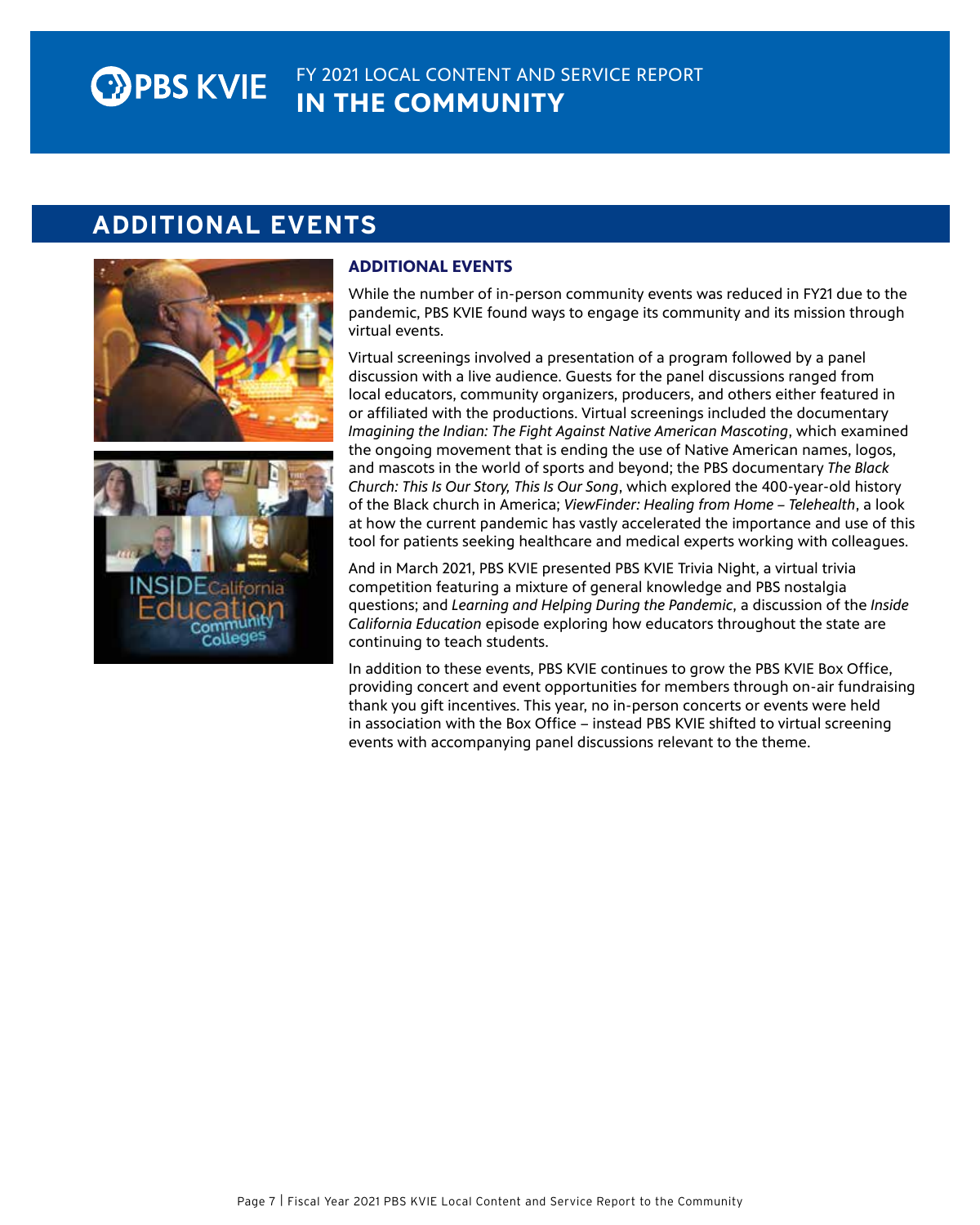## **FISCAL YEAR 2021 FINANCIAL REPORT**

Through the generosity of more than 60,000 station supporters and local corporate sponsors, PBS KVIE ended the fiscal year with net income from operations of \$4,829,774, as reflected in the station's audited financial statements. Factoring in investment income and interest, the station reported an increase in unrestricted net assets of \$7,850,298. Station management diligently monitors monthly results against budgets and trends and is mindful of how membership and other support dollars are applied to advance the PBS KVIE mission.

Individual contributors remain PBS KVIE's primary source of funding. These memberships – \$35 donations, \$120 phoned-in gifts, \$250 Production Partner contributions, and \$1,000+ Masterpiece Circle gifts – when pooled together, easily eclipse PBS KVIE's other revenue streams. Corporate sponsors, grants, and special events are important, too. But it's the collective power of the individual that makes PBS KVIE possible.

## **PBS KVIE FISCAL YEAR 2021**

| <b>REVENUES</b>                 | \$16,756,050 |       | <b>EXPENDIT</b>   |
|---------------------------------|--------------|-------|-------------------|
| <b>Membership Contributions</b> | 8,122,380    | 49%   | Programm          |
| Grant Funding                   | 4,403,915    | 26%   | Fundraisin        |
| CPB - Annual Grant              | 1,790,628    | 11%   | Manageme          |
| Sponsorships                    | 1,121,458    | 7%    | <b>Broadcasti</b> |
| Other Income                    | 475,510      | 3%    | Program In        |
| Rental Income                   | 353,285      | 2%    |                   |
| Production                      | 250,295      | $1\%$ |                   |
| Special Events                  | 238,579      | $1\%$ |                   |

| <b>EXPENDITURES</b>      | \$11,926,276 |     |
|--------------------------|--------------|-----|
| Programming & Production | 5,246,414    | 44% |
| Fundraising & Membership | 2,595,051    | 22% |
| Management & General     | 1,864,522    | 16% |
| <b>Broadcasting</b>      | 1,255,038    | 10% |
| Program Info & Promotion | 965,251      | 8%  |